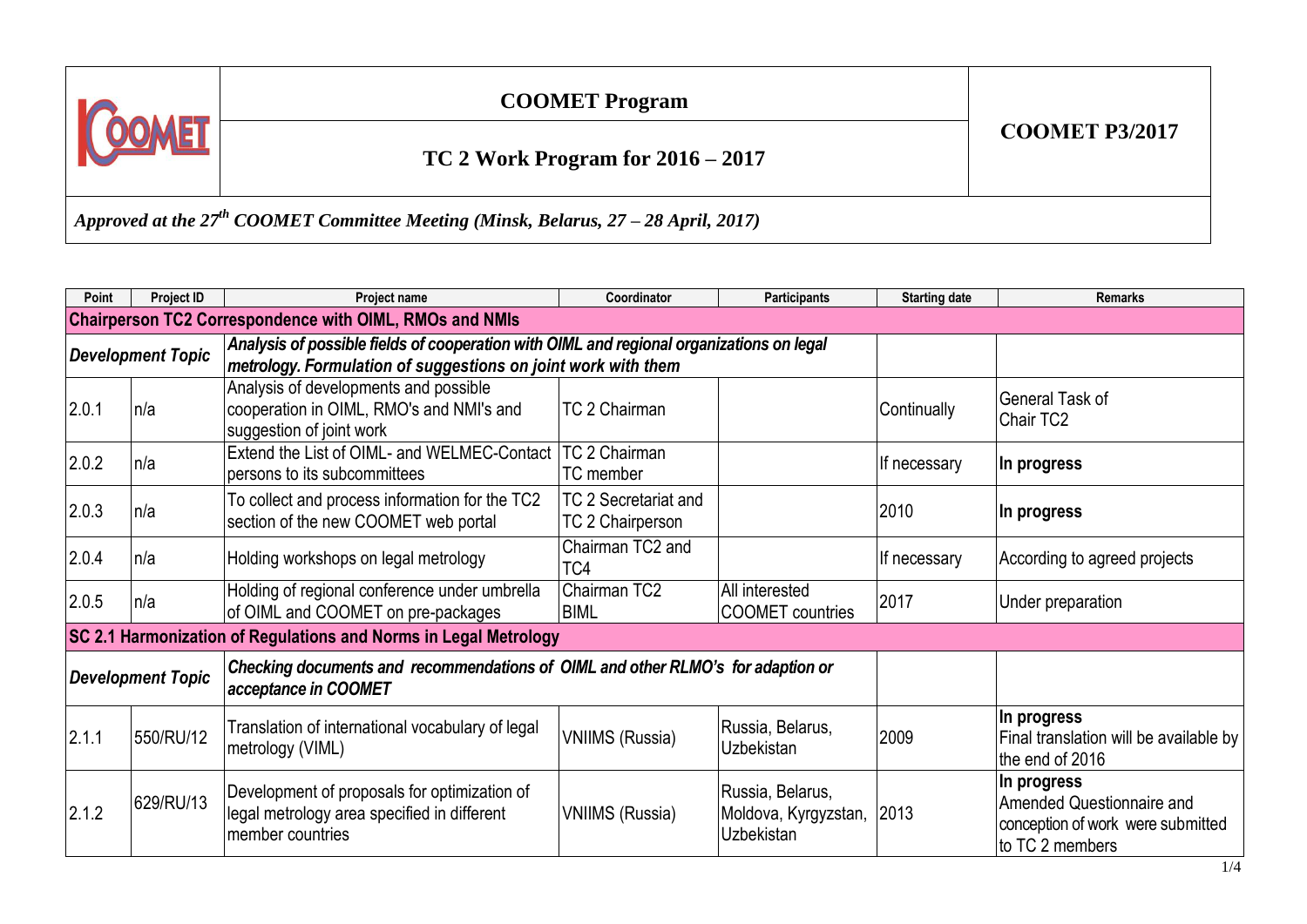| Point | Project ID               | Project name                                                                                                                                                                                                            | Coordinator                                        | <b>Participants</b>         | <b>Starting date</b>                               | <b>Remarks</b>                                                                                                                                                                               |
|-------|--------------------------|-------------------------------------------------------------------------------------------------------------------------------------------------------------------------------------------------------------------------|----------------------------------------------------|-----------------------------|----------------------------------------------------|----------------------------------------------------------------------------------------------------------------------------------------------------------------------------------------------|
| 2.1.3 | <b>New</b>               | Development of a rules for setting up<br>reverification and recalibration intervals for<br>measuring instruments used in the field of legal<br>metrology                                                                | M. Shabanov<br>(BelGIM, Belarus)                   | Belarus                     | 2016                                               | In progress<br>Form of proposed project will be<br>submitted to COOMET Secretariat<br>for registration by 01.12.2016<br>Coordinator is waiting for information<br>from anyone interested in. |
| 2.1.4 | n/a                      | Create a database for interested and accepted<br>rules, guides, recommendations and standards<br>in the field of legal metrology between COOMET<br>member-countries and other regional legal<br>metrology organizations | <b>TC 2 Chairperson</b><br><b>TC 2 Secretariat</b> |                             | 2011<br>to be amended<br>in future as<br>necessary | In progress<br>It is realized on the COOMET web-<br>portal (TC2 page) by means of<br>corresponding links to web-sites of<br>OIML and WELMEC                                                  |
|       |                          | SC 2.2 Technologies of Measuring Devices and Systems in Legal Metrology                                                                                                                                                 |                                                    |                             |                                                    |                                                                                                                                                                                              |
|       | <b>Development Topic</b> | Development of metrological control procedures for measuring instruments and<br>measuring systems with new technologies (i.e. software, data processing, device<br>communication)                                       |                                                    |                             |                                                    |                                                                                                                                                                                              |
| 2.2.1 | 437/BY/08                | Development of a program for generating<br>'reference' data sets for the purpose of software<br>testing                                                                                                                 | M. Shabanov<br>(BelGIM, Belarus)                   | Belarus, Russia,<br>Ukraine | 2008                                               | <b>Suspended</b>                                                                                                                                                                             |
| 2.2.2 | 703/UA/16                | Analysis of approaches to metrological control<br>of measuring systems                                                                                                                                                  | A. Krichevets<br>(DP NDI System,<br>Ukraine)       | Ukraine, Belarus            | 2016                                               | In progress<br>Coordinator is waiting for information<br>from anyone interested in.                                                                                                          |
| 2.2.3 | <b>New</b>               | Development of a COOMET Recommendation<br>"Metrological control of measuring systems.<br>General provisions"                                                                                                            | A. Krichevets<br>(DP NDI System,<br>Ukraine)       | Ukraine, Russia,<br>Belarus | 2017                                               | The project will be discussed by<br>the members of WG on MS and at<br>the TC2 meeting in 2017                                                                                                |
| 2.2.4 | <b>New</b>               | Development of a COOMET Recommendation<br>"Procedure of metrological expertise of technical<br>documents of measuring systems"                                                                                          | A. Krichevets<br>(DP NDI System,<br>Ukraine)       | Ukraine, Russia,<br>Belarus | 2017                                               | The project will be discussed by<br>the members of WG on MS and at<br>the TC2 meeting in 2017                                                                                                |
| 2.2.5 | <b>New</b>               | Development of a COOMET Recommendation<br>"Procedure for specifying recalibration intervals<br>of measuring channels of measuring systems"                                                                              | A. Krichevets<br>(DP NDI System,<br>Ukraine)       | Ukraine, Russia,<br>Belarus | 2017                                               | The project will be discussed by<br>the members of WG on MS and at<br>the TC2 meeting in 2017                                                                                                |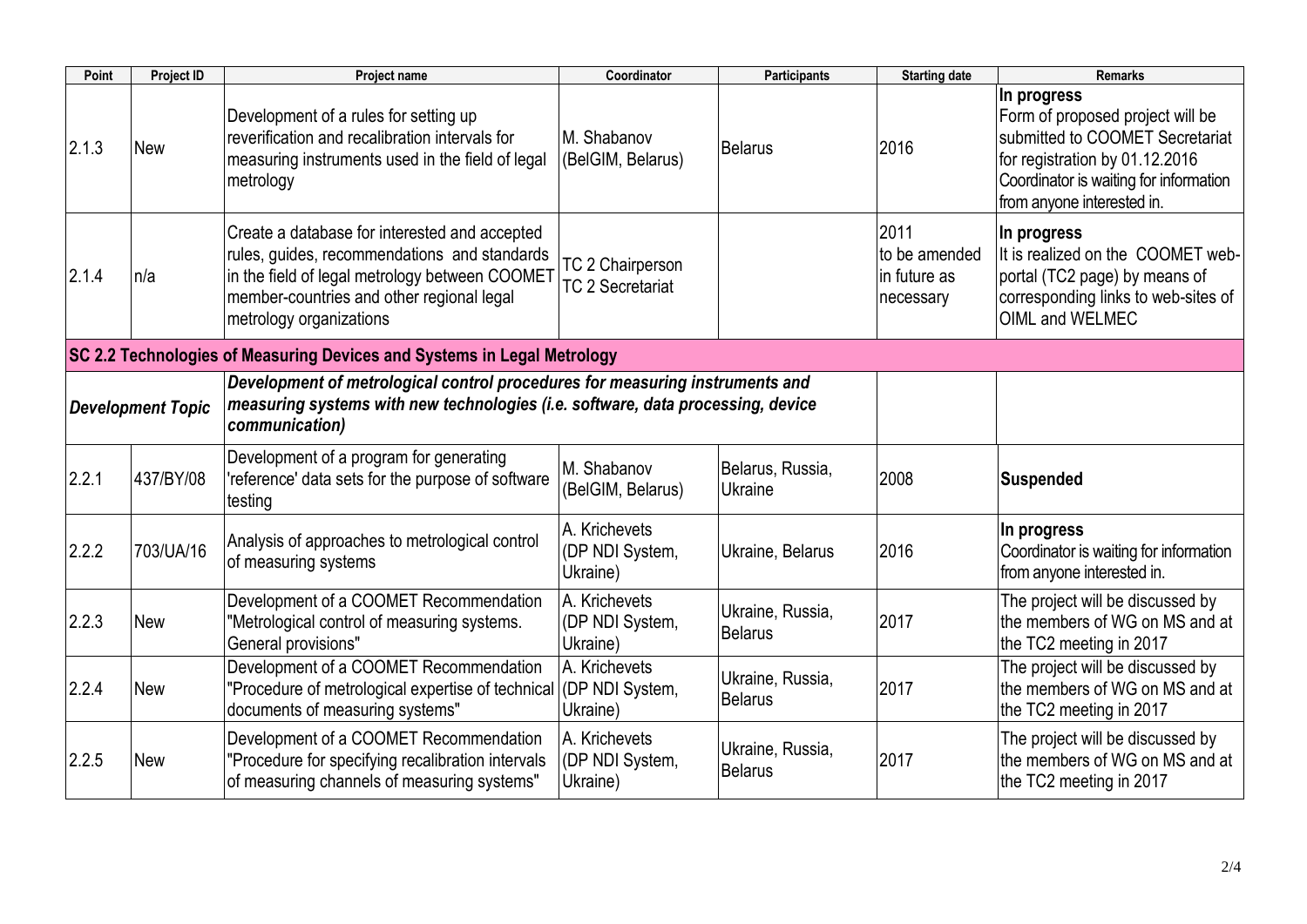| Point | <b>Project ID</b>                     | Project name                                                                                                                                                          | Coordinator                                                 | <b>Participants</b>                                                                                                         | <b>Starting date</b> | <b>Remarks</b>                                                                                                                                                                               |  |  |  |
|-------|---------------------------------------|-----------------------------------------------------------------------------------------------------------------------------------------------------------------------|-------------------------------------------------------------|-----------------------------------------------------------------------------------------------------------------------------|----------------------|----------------------------------------------------------------------------------------------------------------------------------------------------------------------------------------------|--|--|--|
| 2.2.6 | <b>New</b>                            | Translation of WELMEC 7.2 "Software Guide"<br>$(2015)$ "                                                                                                              | Ukrmetrteststandart<br>(Ukraine)                            | Ukraine, Belarus                                                                                                            | 2016                 | In progress<br>Form of proposed project will be<br>submitted to COOMET Secretariat<br>for registration by 01.12.2016<br>Coordinator is waiting for information<br>from anyone interested in. |  |  |  |
|       | <b>SC 2.3 Legal Metrology Control</b> |                                                                                                                                                                       |                                                             |                                                                                                                             |                      |                                                                                                                                                                                              |  |  |  |
|       | <b>Development Topic</b>              |                                                                                                                                                                       |                                                             |                                                                                                                             |                      |                                                                                                                                                                                              |  |  |  |
| 2.3.1 | 441/RU/08                             | Development of template of bilateral<br>agreement on recognition of national<br>prepackages control mark                                                              | R. Genkina<br>(VNIIMS, Russia)                              | Belarus, Russia,<br>Ukraine                                                                                                 | 2008                 | <b>Suspended</b><br>(draft document is available)                                                                                                                                            |  |  |  |
| 2.3.2 | 533/BY/11                             | Development of a recommendation for<br>determining amount of prepackage filling with<br>the purpose to make a decision whether this<br>prepackage is a misleading one | N. Lyakhova,<br>(BelGIM, Belarus)                           | Belarus, Armenia,<br>Azerbaijan, Russia,<br>Uzbekistan and<br>SC2.3 members                                                 | 2011                 | <b>Suspended</b><br>The presentation was given at the<br>TC 2 meeting (2011)                                                                                                                 |  |  |  |
| 2.3.3 | 602/BY/13                             | Preparation of an overview on the progress with<br>prepackages control in COOMET member<br>countries                                                                  | N. Lyakhova,<br>(BelGIM, Belarus)                           | Belarus, Azerbaijan,<br>Cuba, Georgia,<br>Kazakhstan,<br>Kyrgyzstan, Moldova,<br>Russia, Tajikistan,<br>Uzbekistan, Ukraine | 2013                 | In progress                                                                                                                                                                                  |  |  |  |
| 2.3.4 | n/a                                   | Analysis and Conception for Market<br>Surveillance and proposals for<br>establishment of an special working group                                                     | Proposed for<br>discussion by<br>O. Kühn<br>(LMET, Germany) |                                                                                                                             | 2010                 | Suspended as a result of<br>discussion at the TC 2 meeting<br>(2010)                                                                                                                         |  |  |  |
| 2.3.5 | n/a                                   | Requirements for the testing laboratories<br>involved in type approval testing                                                                                        | M. Shabanov<br>(BelGIM, Belarus)                            | Belarus, Ukraine,<br>Russia                                                                                                 | 2009                 | <b>Suspended</b><br>(Considering OIML D30)                                                                                                                                                   |  |  |  |